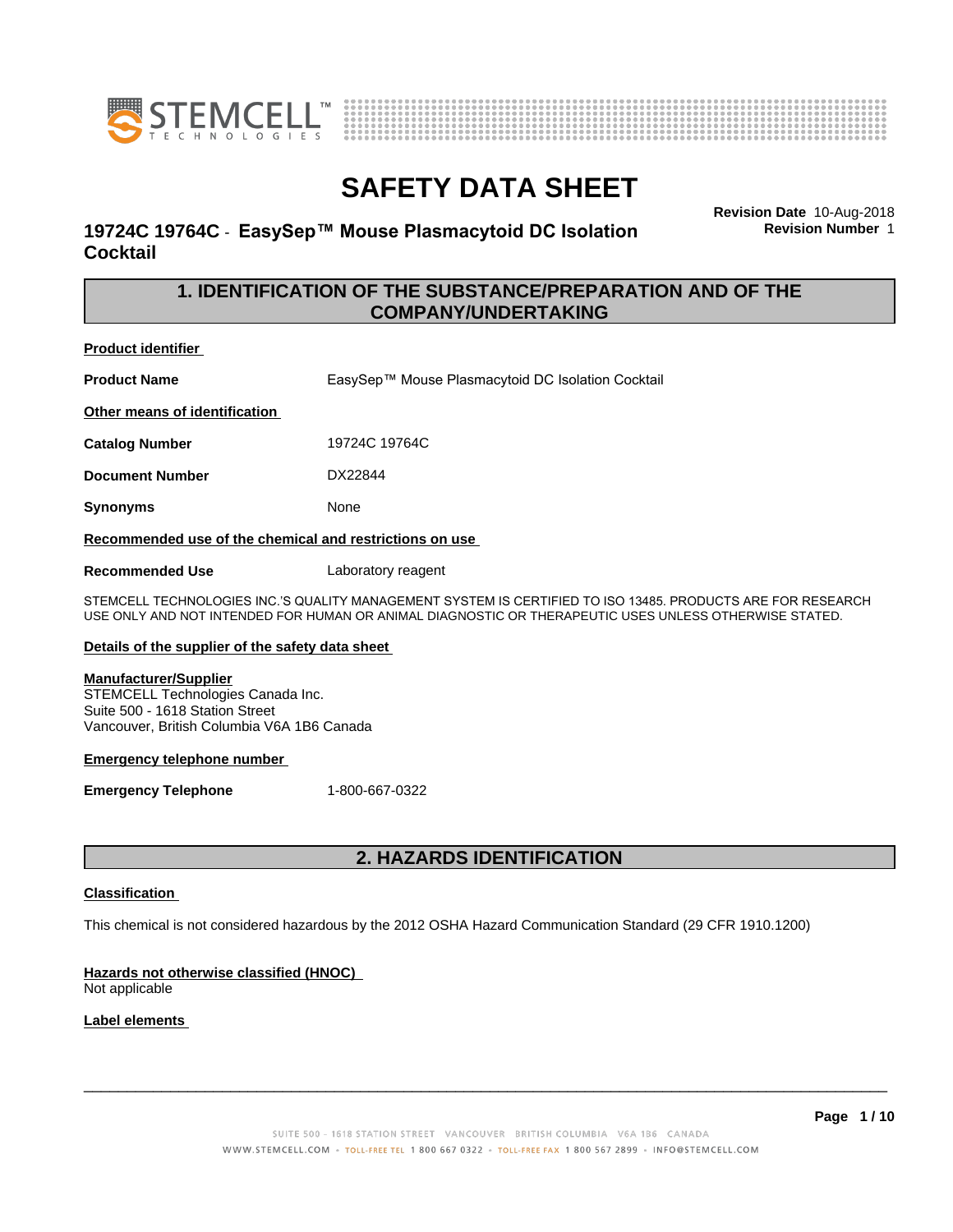



## \_\_\_\_\_\_\_\_\_\_\_\_\_\_\_\_\_\_\_\_\_\_\_\_\_\_\_\_\_\_\_\_\_\_\_\_\_\_\_\_\_\_\_\_\_\_\_\_\_\_\_\_\_\_\_\_\_\_\_\_\_\_\_\_\_\_\_\_\_\_\_\_\_\_\_\_\_\_\_\_\_\_\_\_\_\_\_\_\_\_\_\_\_ **Revision Date** 10-Aug-2018 **19724C 19764C** - EasySep™ Mouse Plasmacytoid DC Isolation Flevision Number 1 **Cocktail**

**Revision Number** 1

**Hazard statements** Not a hazardous substance or mixture according to the Globally Harmonized System (GHS) The product contains no substances which at their given concentration, are considered to be hazardous to health. **Appearance** Clear **Physical state** Liquid **Odor** No information available

**Other Information**

Not applicable

**Unknown acute toxicity** 1.12918 % of the mixture consists of ingredient(s) of unknown toxicity

1.12918 % of the mixture consists of ingredient(s) of unknown acute oral toxicity

1.12918 % of the mixture consists of ingredient(s) of unknown acute dermal toxicity

1.12918 % of the mixture consists of ingredient(s) ofunknown acute inhalation toxicity (gas)

1.12918 % of the mixture consists of ingredient(s) of unknown acute inhalation toxicity (vapor)

1.12918 % of the mixture consists of ingredient(s) of unknown acute inhalation toxicity (dust/mist)

## **3. COMPOSITION/INFORMATION ON INGREDIENTS**

### **Substance**

Not applicable.

### **Mixture**

Not a hazardous substance or mixture according to the Globally Harmonized System (GHS)

\*The exact percentage (concentration) of composition has been withheld as a trade secret.

## **4. FIRST AID MEASURES**

### **Description of first aid measures**

**Inhalation** Remove to fresh air.

**Eye contact Rinse thoroughly with plenty of water for at least 15 minutes, lifting lower and upper eyelids.** Consult a physician.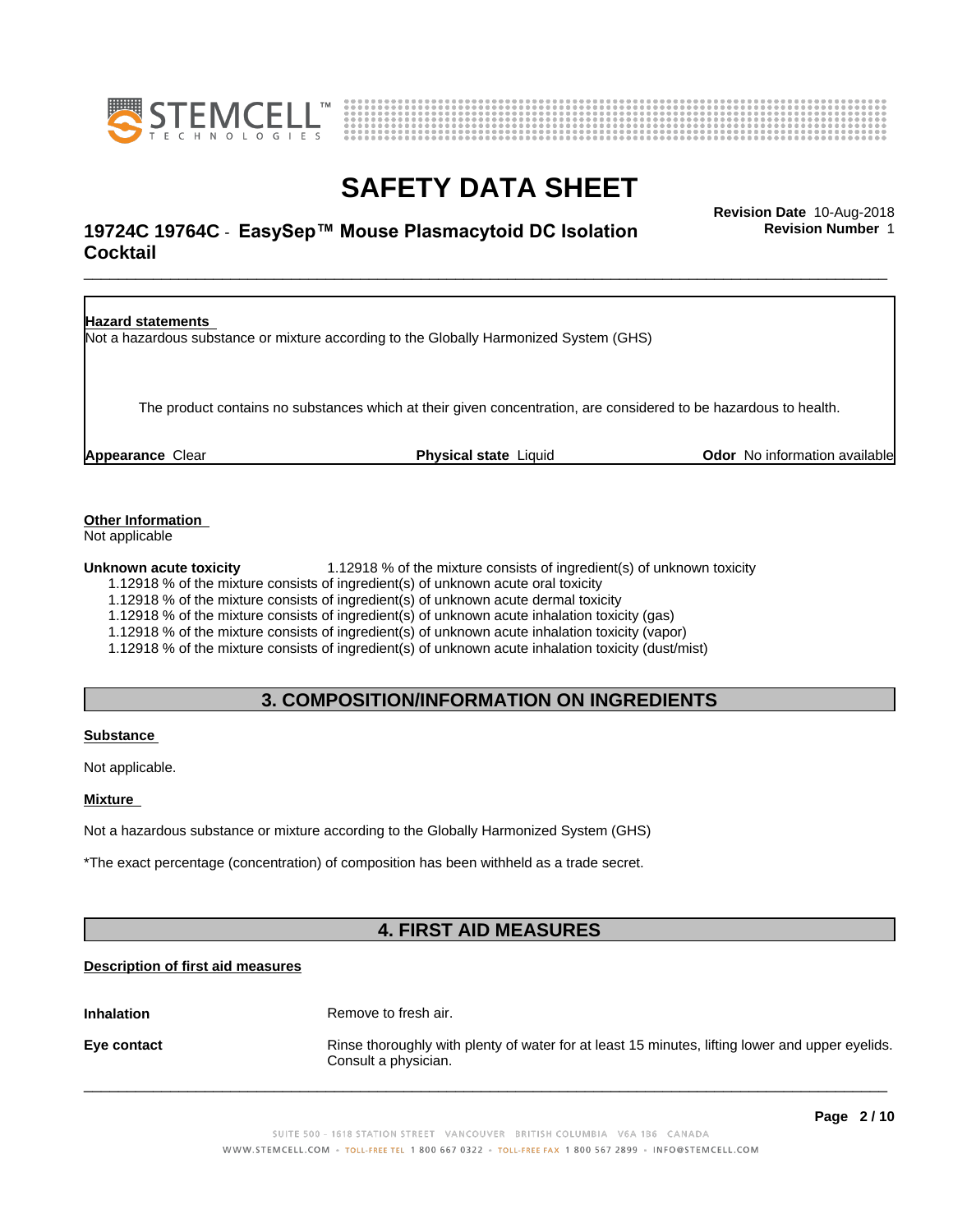



## \_\_\_\_\_\_\_\_\_\_\_\_\_\_\_\_\_\_\_\_\_\_\_\_\_\_\_\_\_\_\_\_\_\_\_\_\_\_\_\_\_\_\_\_\_\_\_\_\_\_\_\_\_\_\_\_\_\_\_\_\_\_\_\_\_\_\_\_\_\_\_\_\_\_\_\_\_\_\_\_\_\_\_\_\_\_\_\_\_\_\_\_\_ **Revision Date** 10-Aug-2018 **19724C 19764C** - EasySep™ Mouse Plasmacytoid DC Isolation Flevision Number 1 **Cocktail**

**Skin contact** Wash skin with soap and water. **Ingestion Clean mouth with water and drink afterwards plenty of water. Most important symptoms and effects, both acute and delayed Symptoms** No information available. **Indication of any immediate medical attention and special treatment needed Note to physicians** Treat symptomatically. **5. FIRE-FIGHTING MEASURES Suitable Extinguishing Media** Use extinguishing measures that are appropriate to local circumstances and the surrounding environment. **Unsuitable extinguishing media** CAUTION: Use of water spray when fighting fire may be inefficient. **Specific hazards arising from the chemical** No information available. **Explosion data Sensitivity to Mechanical Impact** None. **Sensitivity to Static Discharge** None.

**Special protective equipment for fire-fighters** Firefighters should wear self-contained breathing apparatus and full firefighting turnout gear. Use personal protection equipment.

## **6. ACCIDENTAL RELEASE MEASURES**

### **Personal precautions, protective equipment and emergency procedures**

**Personal precautions** Ensure adequate ventilation.

### **Environmental precautions**

**Environmental precautions** See Section 12 for additional Ecological Information.

### **Methods and material for containment and cleaning up**

 $\overline{\phantom{a}}$  ,  $\overline{\phantom{a}}$  ,  $\overline{\phantom{a}}$  ,  $\overline{\phantom{a}}$  ,  $\overline{\phantom{a}}$  ,  $\overline{\phantom{a}}$  ,  $\overline{\phantom{a}}$  ,  $\overline{\phantom{a}}$  ,  $\overline{\phantom{a}}$  ,  $\overline{\phantom{a}}$  ,  $\overline{\phantom{a}}$  ,  $\overline{\phantom{a}}$  ,  $\overline{\phantom{a}}$  ,  $\overline{\phantom{a}}$  ,  $\overline{\phantom{a}}$  ,  $\overline{\phantom{a}}$ 

**Revision Number** 1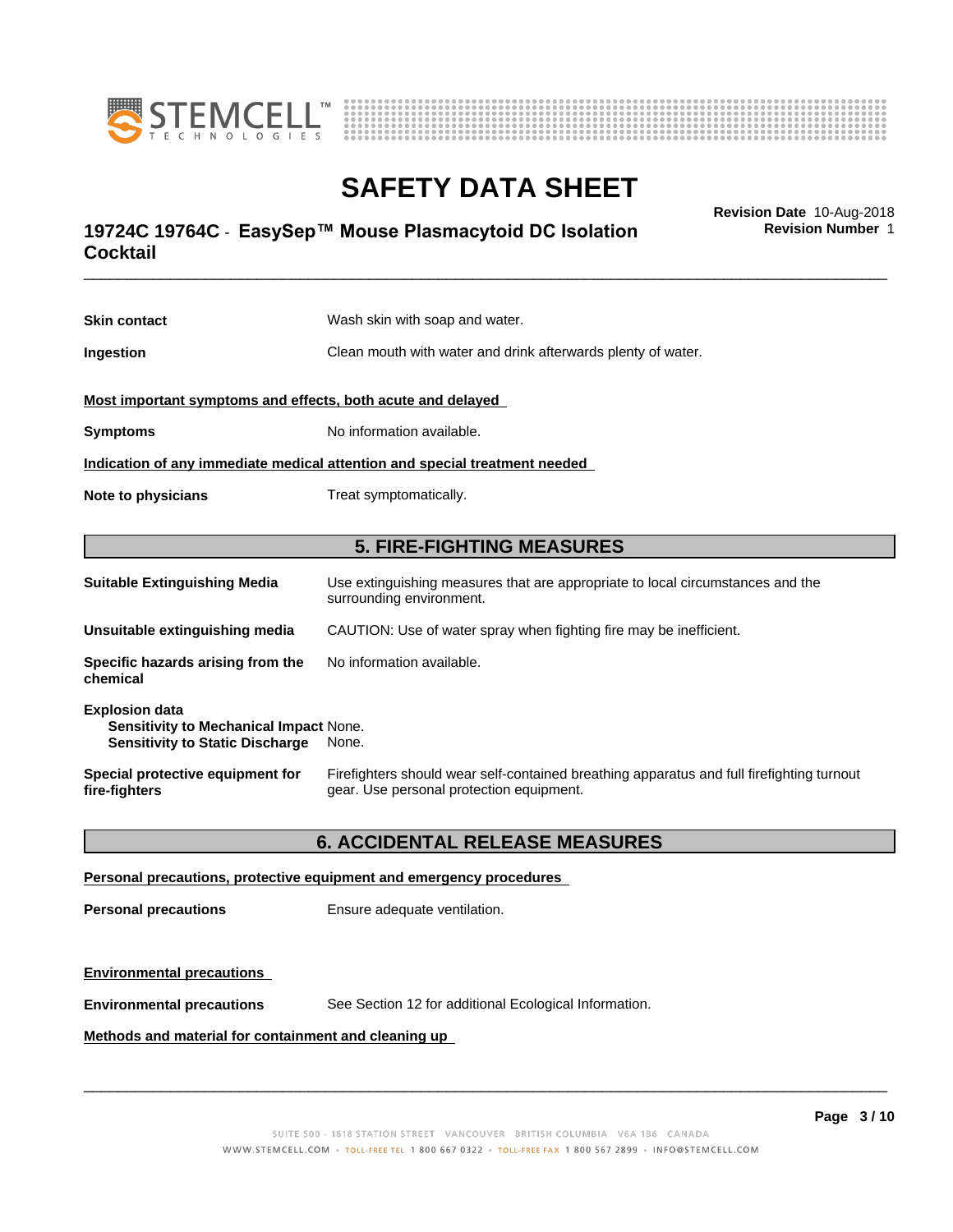



\_\_\_\_\_\_\_\_\_\_\_\_\_\_\_\_\_\_\_\_\_\_\_\_\_\_\_\_\_\_\_\_\_\_\_\_\_\_\_\_\_\_\_\_\_\_\_\_\_\_\_\_\_\_\_\_\_\_\_\_\_\_\_\_\_\_\_\_\_\_\_\_\_\_\_\_\_\_\_\_\_\_\_\_\_\_\_\_\_\_\_\_\_ **Revision Date** 10-Aug-2018 **19724C 19764C** - EasySep™ Mouse Plasmacytoid DC Isolation Flevision Number 1 **Cocktail**

**Revision Number** 1

| <b>Methods for containment</b>         | Prevent further leakage or spillage if safe to do so.                                |  |
|----------------------------------------|--------------------------------------------------------------------------------------|--|
| Methods for cleaning up                | Pick up and transfer to properly labeled containers.                                 |  |
| <b>Prevention of secondary hazards</b> | Clean contaminated objects and areas thoroughly observing environmental regulations. |  |

## **7. HANDLING AND STORAGE**

## **Precautions for safe handling**

**Advice on safe handling** Handle in accordance with good industrial hygiene and safety practice.

## **Conditions for safe storage, including any incompatibilities**

**Storage Conditions** Keep containers tightly closed in a dry, cool and well-ventilated place.

## **8. EXPOSURE CONTROLS/PERSONAL PROTECTION**

| <b>Control parameters</b>        |                                                                                                                                                                             |  |
|----------------------------------|-----------------------------------------------------------------------------------------------------------------------------------------------------------------------------|--|
| <b>Exposure Limits</b>           | This product, as supplied, does not contain any hazardous materials with occupational<br>exposure limits established by the region specific regulatory bodies.              |  |
| Appropriate engineering controls |                                                                                                                                                                             |  |
| <b>Engineering controls</b>      | <b>Showers</b><br>Eyewash stations<br>Ventilation systems.                                                                                                                  |  |
|                                  | Individual protection measures, such as personal protective equipment                                                                                                       |  |
| <b>Eye/face protection</b>       | No special protective equipment required.                                                                                                                                   |  |
|                                  |                                                                                                                                                                             |  |
| Skin and body protection         | No special protective equipment required.                                                                                                                                   |  |
| <b>Respiratory protection</b>    | No protective equipment is needed under normal use conditions. If exposure limits are<br>exceeded or irritation is experienced, ventilation and evacuation may be required. |  |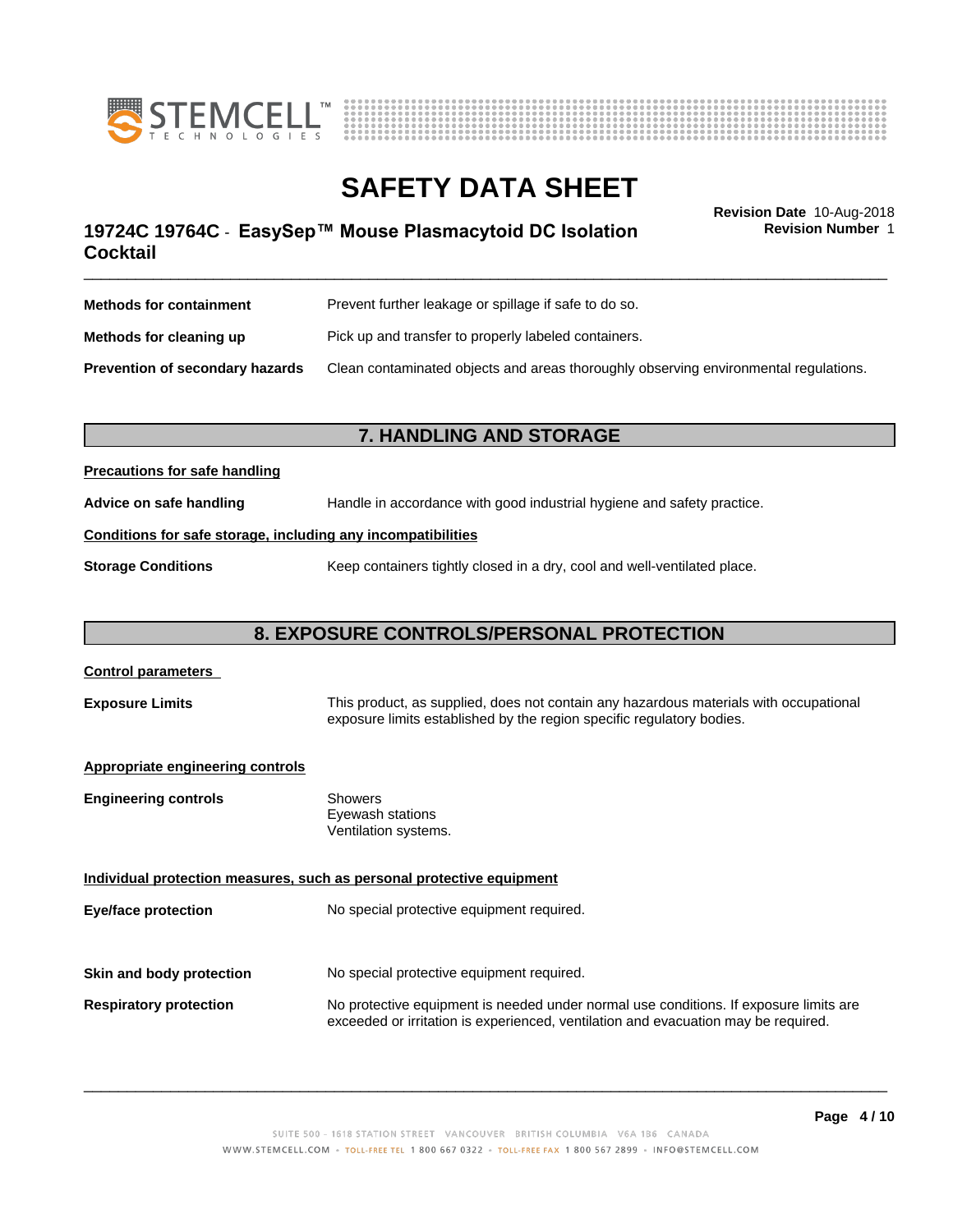



## \_\_\_\_\_\_\_\_\_\_\_\_\_\_\_\_\_\_\_\_\_\_\_\_\_\_\_\_\_\_\_\_\_\_\_\_\_\_\_\_\_\_\_\_\_\_\_\_\_\_\_\_\_\_\_\_\_\_\_\_\_\_\_\_\_\_\_\_\_\_\_\_\_\_\_\_\_\_\_\_\_\_\_\_\_\_\_\_\_\_\_\_\_ **Revision Date** 10-Aug-2018 **19724C 19764C** - EasySep™ Mouse Plasmacytoid DC Isolation Flevision Number 1 **Cocktail**

**General hygiene considerations** Handle in accordance with good industrial hygiene and safety practice.

## **9. PHYSICAL AND CHEMICAL PROPERTIES**

### **Information on basic physical and chemical properties**

**Physical state** Liquid **Appearance** Clear<br> **Color** No inf

**Explosive properties**<br> **Oxidizing properties**<br>
No information available **Oxidizing properties Property Remarks •Method Property Remarks •Method pH** No data available None known<br> **Melting point / freezing point** No data available None known **Melting point / freezing point** No data available None known<br> **Boiling point / boiling range** No data available None known **Boiling point / boiling range Flash point No data available None known Evaporation rate** *rate* No data available **None known Flammability (solid, gas)** No data available None known **Flammability Limit in Air None known None known Upper flammability limit:** No data available **Lower flammability limit:** No data available **Vapor pressure No data available None known Vapor density No data available and the None known**<br> **Relative density No data available None known**<br>
No data available **Relative density No data available and the Shown None known**<br> **Water solubility No data available None known None known Water solubility Solubility in other solvents** No data available **None known**<br> **Partition coefficient** No data available **None known**<br>
None known **Partition coefficient**<br> **Autoignition temperature**<br>
No data available **Autoignition temperature No data available None known**<br> **Decomposition temperature** No data available **None known**<br>
None known **Decomposition temperature** No data available<br> **Kinematic viscosity** No data available **Kinematic viscosity No data available None known**<br> **Notata available None known**<br>
Notata available **None known Dynamic viscosity No data available None known** 

**Other Information Softening point** No information available **VOC** Content (%)

**No information available Odor** No information available **Odor threshold** No information available

**Molecular weight** No information available **Molecular formula No information available**<br>**VOC Content (%)** No information available **Liquid Density** No information available **Bulk density** No information available

## **10. STABILITY AND REACTIVITY**

**Reactivity No information available.** 

 $\overline{\phantom{a}}$  ,  $\overline{\phantom{a}}$  ,  $\overline{\phantom{a}}$  ,  $\overline{\phantom{a}}$  ,  $\overline{\phantom{a}}$  ,  $\overline{\phantom{a}}$  ,  $\overline{\phantom{a}}$  ,  $\overline{\phantom{a}}$  ,  $\overline{\phantom{a}}$  ,  $\overline{\phantom{a}}$  ,  $\overline{\phantom{a}}$  ,  $\overline{\phantom{a}}$  ,  $\overline{\phantom{a}}$  ,  $\overline{\phantom{a}}$  ,  $\overline{\phantom{a}}$  ,  $\overline{\phantom{a}}$ 

**Revision Number** 1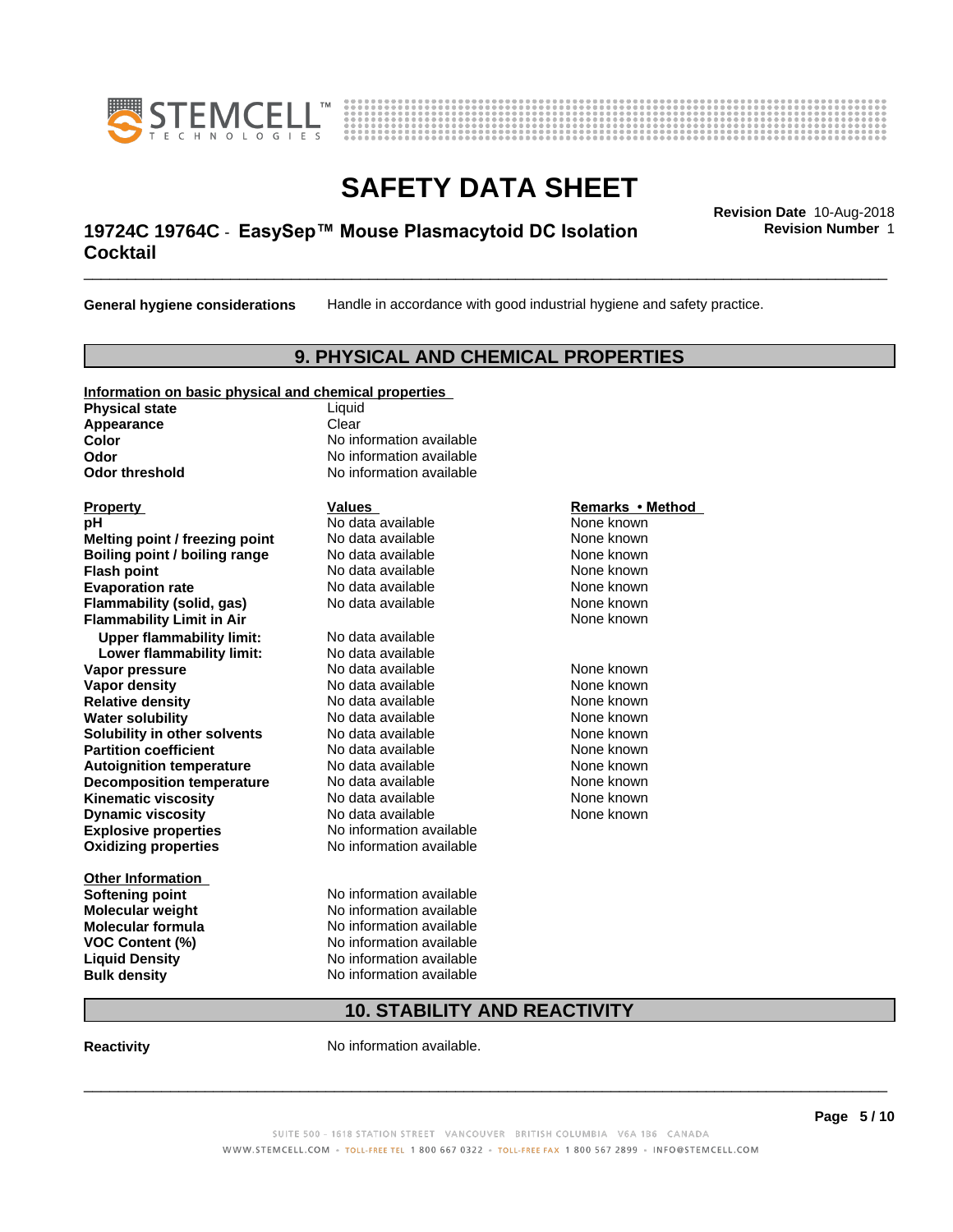



## \_\_\_\_\_\_\_\_\_\_\_\_\_\_\_\_\_\_\_\_\_\_\_\_\_\_\_\_\_\_\_\_\_\_\_\_\_\_\_\_\_\_\_\_\_\_\_\_\_\_\_\_\_\_\_\_\_\_\_\_\_\_\_\_\_\_\_\_\_\_\_\_\_\_\_\_\_\_\_\_\_\_\_\_\_\_\_\_\_\_\_\_\_ **Revision Date** 10-Aug-2018 **19724C 19764C** - EasySep™ Mouse Plasmacytoid DC Isolation Flevision Number 1 **Cocktail**

**Revision Number** 1

| <b>Chemical stability</b>                                                  | Stable under normal conditions.           |  |
|----------------------------------------------------------------------------|-------------------------------------------|--|
| <b>Possibility of hazardous reactions</b> None under normal processing.    |                                           |  |
| <b>Conditions to avoid</b>                                                 | None known based on information supplied. |  |
| Incompatible materials                                                     | None known based on information supplied. |  |
| Hazardous decomposition products None known based on information supplied. |                                           |  |

## **11. TOXICOLOGICAL INFORMATION**

### **Information on likely routes of exposure**

### **Product Information**

| <b>Inhalation</b>                                                            | Specific test data for the substance or mixture is not available. |  |
|------------------------------------------------------------------------------|-------------------------------------------------------------------|--|
| Eye contact                                                                  | Specific test data for the substance or mixture is not available. |  |
| <b>Skin contact</b>                                                          | Specific test data for the substance or mixture is not available. |  |
| Ingestion                                                                    | Specific test data for the substance or mixture is not available. |  |
| Symptoms related to the physical, chemical and toxicological characteristics |                                                                   |  |

**Symptoms** No information available.

### **Numerical measures of toxicity**

### **Acute toxicity**

**Unknown acute toxicity** 1.12918 % of the mixture consists of ingredient(s) of unknown toxicity

1.12918 % of the mixture consists of ingredient(s) of unknown acute oral toxicity

1.12918 % of the mixture consists of ingredient(s) of unknown acute dermal toxicity

1.12918 % of the mixture consists of ingredient(s) of unknown acute inhalation toxicity (gas)

1.12918 % of the mixture consists of ingredient(s) of unknown acute inhalation toxicity (vapor)

1.12918 % of the mixture consists of ingredient(s) of unknown acute inhalation toxicity (dust/mist)

**Delayed and immediate effects as well as chronic effects from short and long-term exposure**

| <b>Skin corrosion/irritation</b> | No information available. |  |
|----------------------------------|---------------------------|--|
|                                  |                           |  |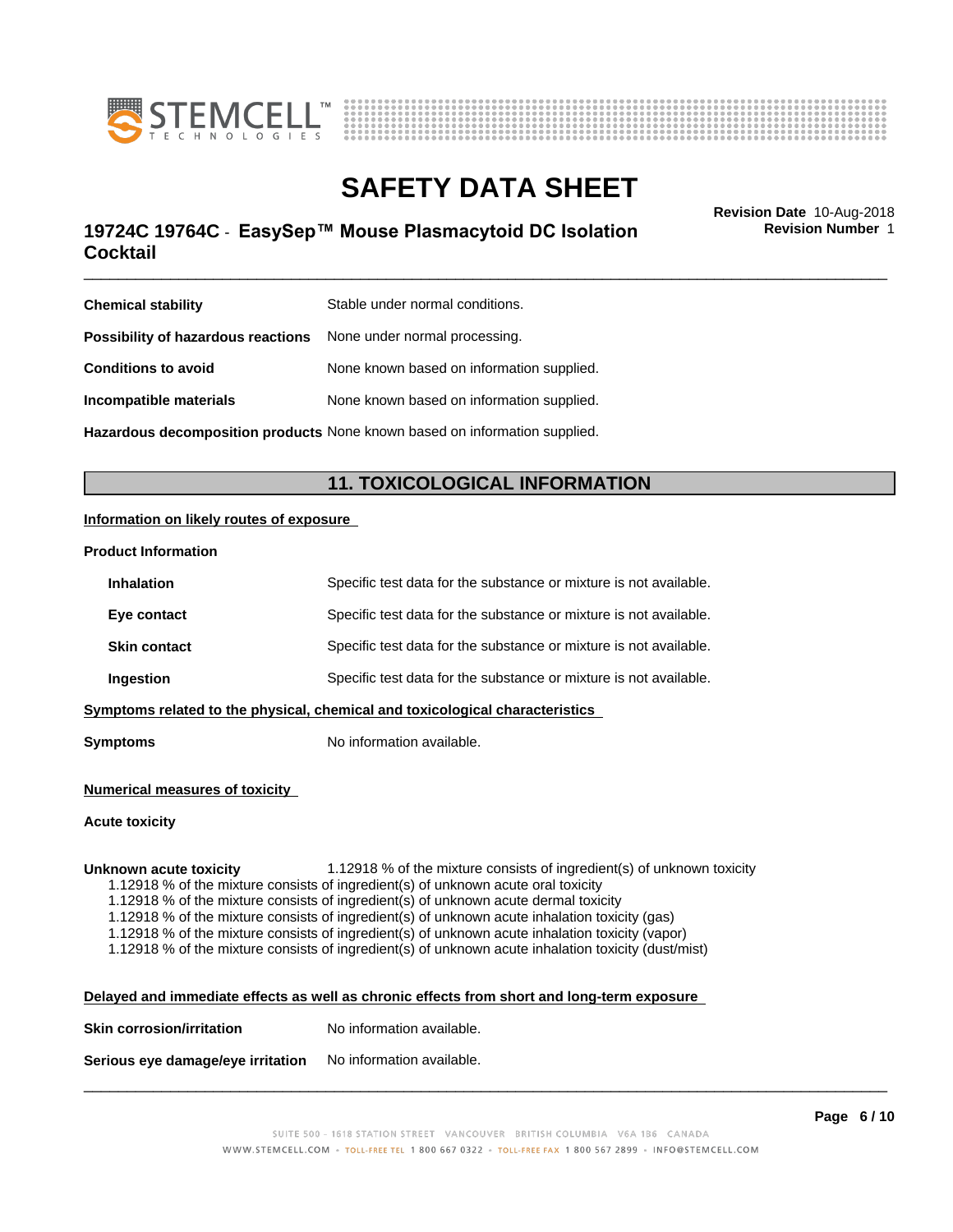



## \_\_\_\_\_\_\_\_\_\_\_\_\_\_\_\_\_\_\_\_\_\_\_\_\_\_\_\_\_\_\_\_\_\_\_\_\_\_\_\_\_\_\_\_\_\_\_\_\_\_\_\_\_\_\_\_\_\_\_\_\_\_\_\_\_\_\_\_\_\_\_\_\_\_\_\_\_\_\_\_\_\_\_\_\_\_\_\_\_\_\_\_\_ **Revision Date** 10-Aug-2018 **19724C 19764C** - EasySep™ Mouse Plasmacytoid DC Isolation Flevision Number 1 **Cocktail**

**Revision Number** 1

| Respiratory or skin sensitization | No information available. |
|-----------------------------------|---------------------------|
| Germ cell mutagenicity            | No information available. |
| Carcinogenicity                   | No information available. |
| <b>Reproductive toxicity</b>      | No information available. |
| <b>STOT - single exposure</b>     | No information available. |
| STOT - repeated exposure          | No information available. |
| Aspiration hazard                 | No information available. |

## **12. ECOLOGICAL INFORMATION**

| <b>Ecotoxicity</b>            | ٠                                  |
|-------------------------------|------------------------------------|
| Persistence and degradability | No information available.          |
| <b>Bioaccumulation</b>        | There is no data for this product. |
| Other adverse effects         | No information available.          |

## **13. DISPOSAL CONSIDERATIONS**

| Waste treatment methods                |                                                                                                                    |  |
|----------------------------------------|--------------------------------------------------------------------------------------------------------------------|--|
| Waste from residues/unused<br>products | Dispose of in accordance with local regulations. Dispose of waste in accordance with<br>environmental legislation. |  |
| Contaminated packaging                 | Do not reuse empty containers.                                                                                     |  |
| <b>US EPA Waste Number</b>             | P <sub>105</sub>                                                                                                   |  |

## **14. TRANSPORT INFORMATION**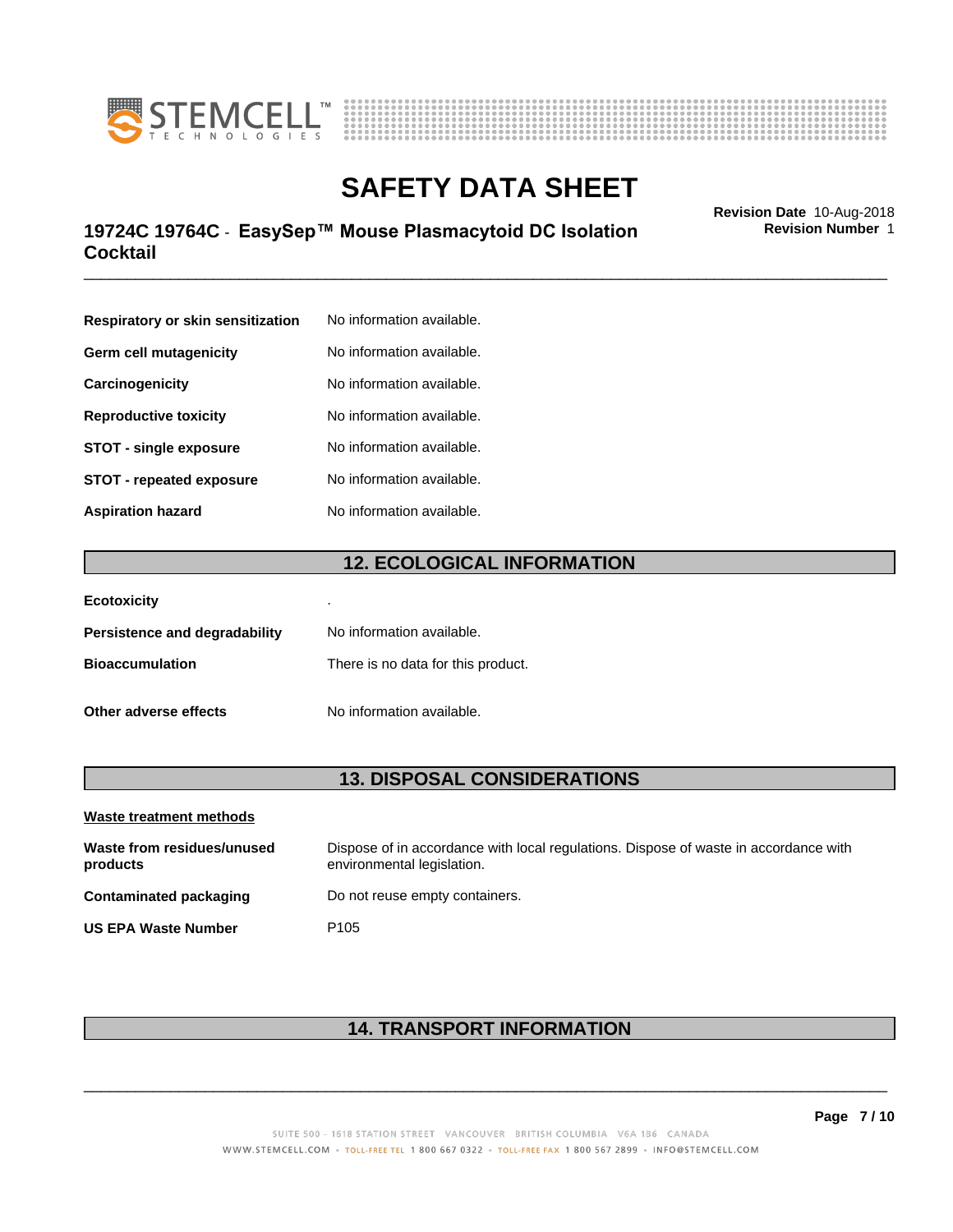



## \_\_\_\_\_\_\_\_\_\_\_\_\_\_\_\_\_\_\_\_\_\_\_\_\_\_\_\_\_\_\_\_\_\_\_\_\_\_\_\_\_\_\_\_\_\_\_\_\_\_\_\_\_\_\_\_\_\_\_\_\_\_\_\_\_\_\_\_\_\_\_\_\_\_\_\_\_\_\_\_\_\_\_\_\_\_\_\_\_\_\_\_\_ **Revision Date** 10-Aug-2018 **19724C 19764C** - EasySep™ Mouse Plasmacytoid DC Isolation Flevision Number 1 **Cocktail**

DOT Not regulated **TDG** Not regulated **MEX** Not regulated **ICAO** (air) Not regulated **IATA** Not regulated **IMDG** Not regulated **RID** Not regulated **ADR** Not regulated ADN Not regulated

## **15. REGULATORY INFORMATION**

| <b>International Inventories</b> |                 |  |
|----------------------------------|-----------------|--|
| TSCA                             | Complies        |  |
| <b>DSL/NDSL</b>                  | Complies        |  |
| <b>EINECS/ELINCS</b>             | Complies        |  |
| <b>ENCS</b>                      | Does not comply |  |
| IECSC                            | Complies        |  |
| <b>KECL</b>                      | Does not comply |  |
| <b>PICCS</b>                     | Does not comply |  |
| AICS                             | Complies        |  |
|                                  |                 |  |

 **Legend:**

 **TSCA** - United States Toxic Substances Control Act Section 8(b) Inventory

 **DSL/NDSL** - Canadian Domestic Substances List/Non-Domestic Substances List

 **EINECS/ELINCS** - European Inventory of Existing Chemical Substances/European List of Notified Chemical Substances

 **ENCS** - Japan Existing and New Chemical Substances

 **IECSC** - China Inventory of Existing Chemical Substances

 **KECL** - Korean Existing and Evaluated Chemical Substances

 **PICCS** - Philippines Inventory of Chemicals and Chemical Substances

 **AICS** - Australian Inventory of Chemical Substances

### **US Federal Regulations**

### **SARA 313**

Section 313 of Title III of the Superfund Amendments and Reauthorization Act of 1986 (SARA). This product does not contain any chemicals which are subject to the reporting requirements of the Act and Title 40 of the Code of Federal Regulations, Part 372.

## **SARA 311/312 Hazard Categories**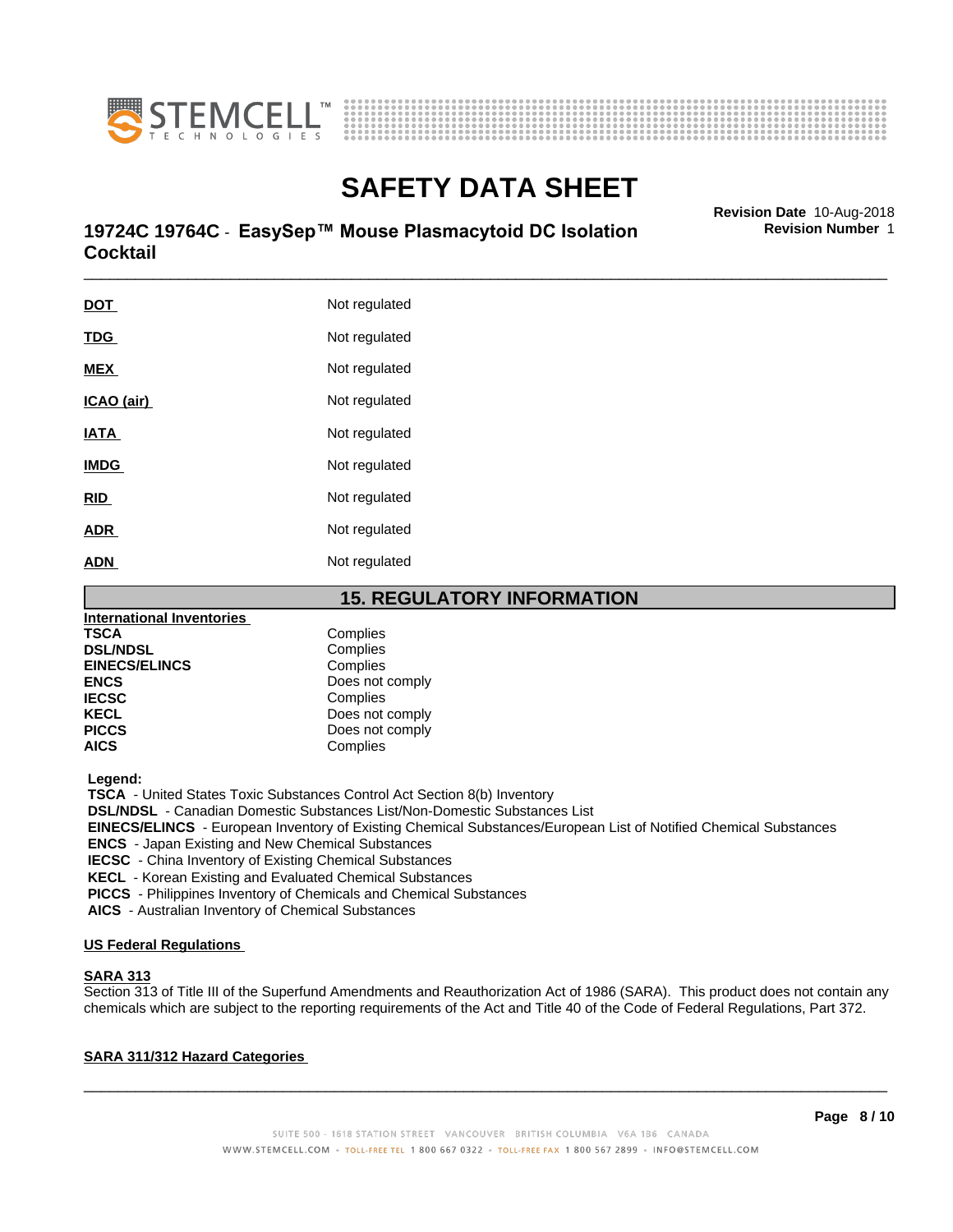



## \_\_\_\_\_\_\_\_\_\_\_\_\_\_\_\_\_\_\_\_\_\_\_\_\_\_\_\_\_\_\_\_\_\_\_\_\_\_\_\_\_\_\_\_\_\_\_\_\_\_\_\_\_\_\_\_\_\_\_\_\_\_\_\_\_\_\_\_\_\_\_\_\_\_\_\_\_\_\_\_\_\_\_\_\_\_\_\_\_\_\_\_\_ **Revision Date** 10-Aug-2018 **19724C 19764C** - EasySep™ Mouse Plasmacytoid DC Isolation Flevision Number 1 **Cocktail**

**Revision Number** 1

| Acute health hazard               | No. |  |
|-----------------------------------|-----|--|
| Chronic Health Hazard             | No. |  |
| Fire hazard                       | No. |  |
| Sudden release of pressure hazard | No. |  |
| <b>Reactive Hazard</b>            | N٥  |  |

### **CWA** (Clean Water Act)

This product does not contain any substances regulated as pollutants pursuant to the Clean Water Act (40 CFR 122.21 and 40 CFR 122.42).

### **CERCLA**

This material, as supplied, does not contain any substances regulated as hazardous substances under the Comprehensive Environmental Response Compensation and Liability Act (CERCLA) (40 CFR 302) or the Superfund Amendments and Reauthorization Act (SARA) (40 CFR 355). There may be specific reporting requirements at the local, regional, or state level pertaining to releases of this material.

### **US State Regulations**

## **California Proposition 65**

This product does not contain any Proposition 65 chemicals.

### **U.S. State Right-to-Know Regulations**

### **US State Regulations**

| Chemical name            | New Jersey | Massachusetts | <b>Pennsylvania</b> |
|--------------------------|------------|---------------|---------------------|
| Water                    |            |               |                     |
| 7732-18-5                |            |               |                     |
| Sodium Phosphate Dibasic |            |               |                     |
| 7558-79-4                |            |               |                     |

### **U.S. EPA Label Information**

**EPA Pesticide Registration Number** Not applicable

## **16. OTHER INFORMATION, INCLUDING DATE OF PREPARATION OF THE LAST REVISION**

| Prepared By,                              | Quality Control. STEMCELL Technologies Canada Inc. |
|-------------------------------------------|----------------------------------------------------|
| <b>Revision Date</b>                      | 10-Aug-2018                                        |
| <b>Revision Note</b><br><b>Disclaimer</b> | No information available.                          |